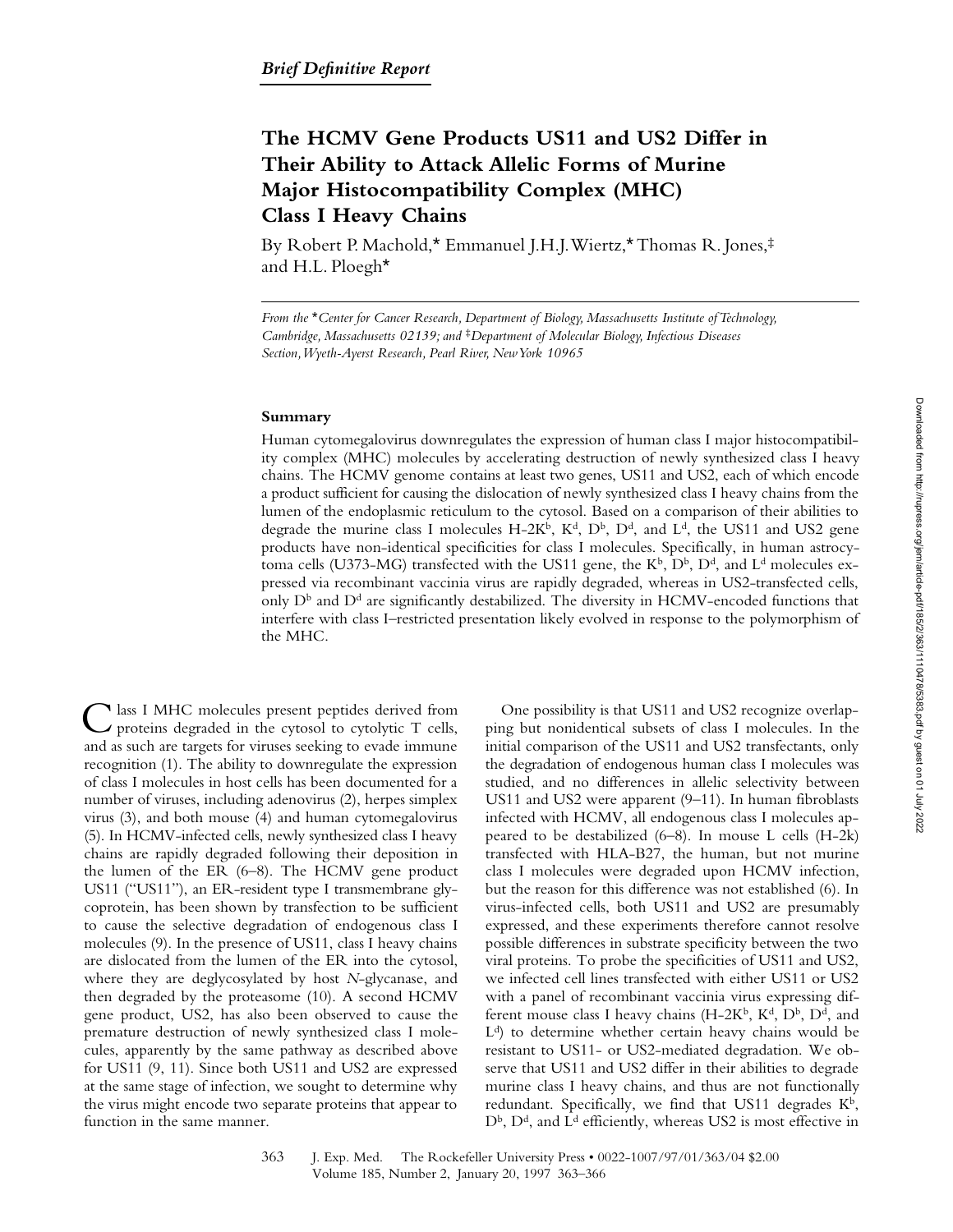

degrading  $D^b$  and  $D^d$ . We suggest that MHC polymorphism drives diversification of viral evasion strategies.

# **Materials and Methods**

*Cells and Vaccinia Virus Infections.* U373-MG astrocytoma cells and the US11 and US2 transfectants prepared from this cell line have been described (9). Cells were maintained in Dulbecco's modified Eagle's medium supplemented with 10% (vol/vol) FCS, penicillin (1:1,000 dilution U/ml), streptomycin (100 µg/ml), and puromycin (Sigma Chem. Co., St. Louis, MO) at a final concentration of 0.375 µg/ml. Recombinant vaccinia virus express-

ing H-2K<sup>b</sup> (lacking the cytoplasmic tail),  $K^d$ ,  $D^b$ ,  $D^d$ , and  $L^d$  were vaccinia virus expressing H-2K<sup>b</sup> (lacking the cytoplasmic tail;  $A$ ), K<sup>d</sup> (*B*), D<sup>b</sup> (*C*), D<sup>d</sup> (*D*), or L<sup>d</sup> (*E*), labeled with [<sup>35</sup>S]methionine for 10 min and chased as indicated. Immunoprecipitated murine class I molecules were resolved on a 12.5% SDS–polyacrylamide gel and visualized by fluorography. The position of the breakdown intermediate is indicated with an asterisk.

obtained from Dr. J. Yewdell. Between 1 and  $5 \times 10^6$  cells per sample were detached by treatment with trypsin, resuspended in PBS supplemented with 1% FCS, penicillin, and streptomycin, and then infected for 45 min with recombinant vaccinia virus at a multiplicity of infection of 10, after which 10 ml of media was added. 5 h later, cells were starved in methionine/cysteine-free medium for 45 min with or without the proteasome inhibitor Cbz-LLL (10  $\mu$ m final) (10) before labeling with 250  $\mu$ Ci/ml [<sup>35</sup>S]methionine/cysteine (80:20). Labeling was terminated by addition of 1 mM cold methionine/cysteine to the labeling mix. Aliquots of cells were spun down at each chase point, and the cell pellets frozen before immunoprecipitation of class heavy chains.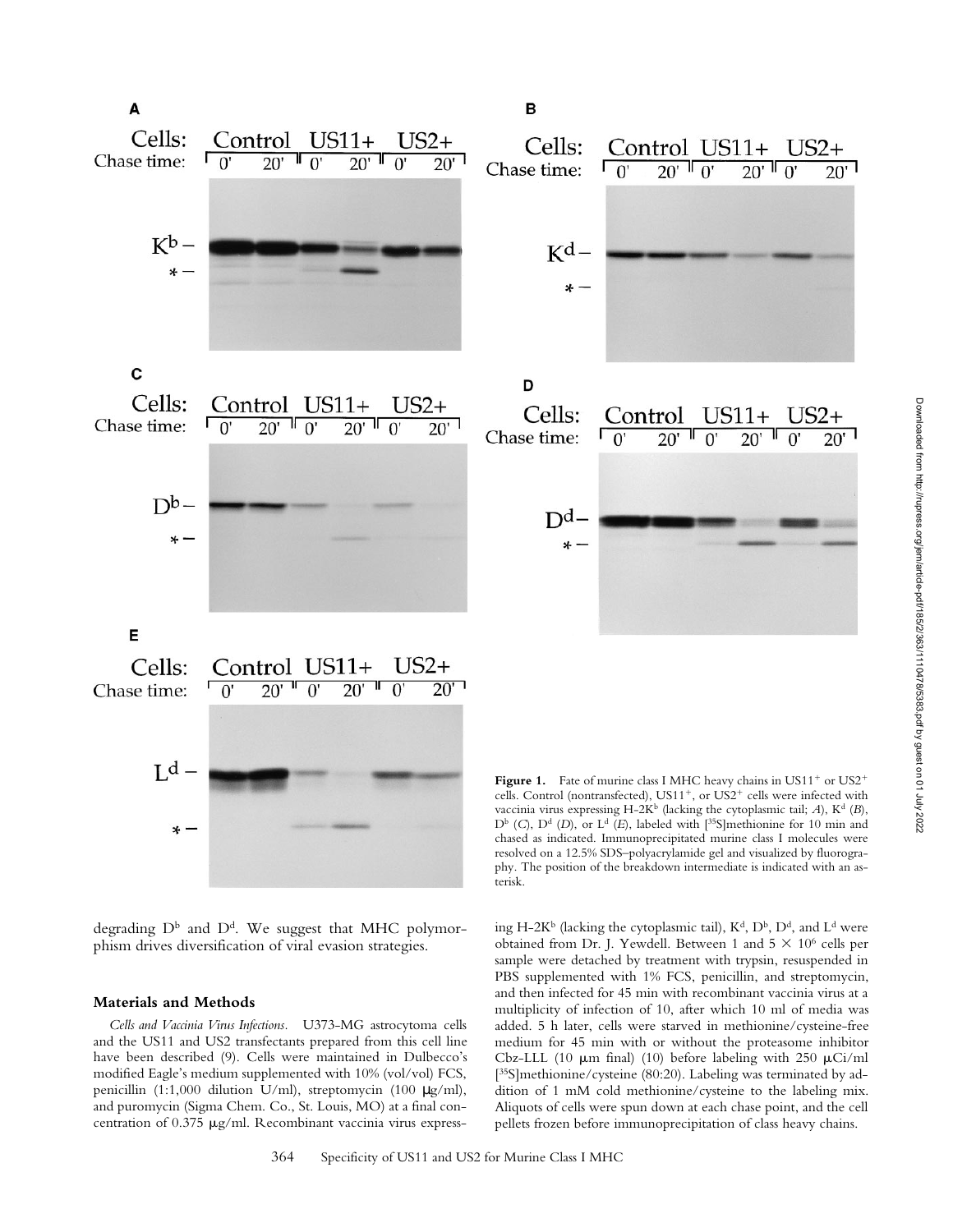*Antibodies and Immunoprecipitations.* For immunoprecipitation of mouse class I heavy chains, a rabbit polyclonal antiserum (RafHC) which recognizes non-assembled or unfolded heavy chains was used (12). Cell pellets were each lysed in 1 ml ice-cold lysis mix (0.5% NP-40, 50 mM Tris/HCl, pH 7.4, 5 mM MgCl, 1 mM PMSF, and 10 mM iodoacetamide), and the postnuclear supernatant precleared twice with 10% fixed *Staphylococcus aureus* before specific immunoprecipitation of murine class I heavy chains with RafHC. To enhance the visualization of degradation intermediates, the RafHC immunoprecipitates were boiled in denaturation buffer (2% SDS, 50 mM Tris/HCl, pH 7.8, 1 mM EDTA, 5 mM DTT), and the murine class I material re-immunoprecipitated with RafHC before gel analysis. The *N*-glycanase digestions in Fig. 2 were performed according to the manufacturer instructions (Boehringer Mannheim, Germany). SDS-PAGE and one dimensional isoelectric focusing were performed as described (13).

#### **Results**

The Murine Class I MHC Molecule H-2K<sup>b</sup> Is Degraded by *US11 but not by US2.* To probe the specificity of the HCMV gene products US11 and US2 for class I MHC molecules, we infected parental U373-MG cells, and transfectants expressing either US11 or US2, with a panel of recombinant vaccinia virus encoding different mouse class I heavy chains, and then performed a pulse chase experiment (10-min labeling, 0-min and 20-min chase points) in the presence of the proteasome inhibitor Cbz-LLL (Fig. 1). At each chase point, aliquots of cells were pelleted and frozen at  $-80^{\circ}$ C before lysis and immunoprecipitation with a rabbit anti-free heavy chain antiserum (RafHC). Immunoprecipitates were denatured by boiling in 2% SDS, and re-immunoprecipitated before analysis by SDS-PAGE. In the case of H-2K<sup>b</sup> (lacking cytoplasmic tail) vaccinia virus-infected cells (Fig. 1 *A*), class I heavy chains synthesized in the 10 min pulse are stable throughout the 20-min chase in control cells and in  $US2^+$  cells. However, in  $US11^+$  cells, the fully intact  $K^b$  heavy chains observed immediately upon completion of labeling (Fig. 1 *A*, 0-min timepoint) are rapidly converted into a faster migrating species. If the pulse chase is performed in the absence of Cbz-LLL, then the  $K^b$ heavy chains in  $US11<sup>+</sup>$  cells are fully degraded by 20 min, and no intermediates accumulate (data not shown).

US11 and US2 were equally capable of degrading the murine class I MHC heavy chains H-2D<sup>b</sup> (Fig. 1 C), and D<sup>d</sup> (Fig. 1 *D*). However, when challenged with the H-2L<sup>d</sup> molecule (Fig. 1 *E*), US11 was more efficient than US2 at causing the breakdown of the heavy chains, as evidenced by the nearly complete conversion in  $US11<sup>+</sup>$  cells of fulllength  $L<sup>d</sup>$  heavy chains into the breakdown intermediate over the 20-min chase. In the case of  $H-2K<sup>d</sup>$  (Fig. 1 *B*), the heavy chains decay more rapidly in the presence of either US11 or US2 than in control cells, but little degradation intermediate accumulates in either transfectant, despite the presence of the inhibitor Cbz-LLL. This is most likely due to the comparatively lower rate of degradation for  $K<sup>d</sup>$ , coupled with the earlier observation that Cbz-LLL retards, but does not block, the subsequent degradation of the heavy chain intermediate (10). Thus, while US2 can apparently destabilize the K<sup>d</sup> and L<sup>d</sup> heavy chains to some extent, it does not cause their destruction at a rate sufficient for the intermediate to accumulate.

*The Kb Degradation Intermediate Observed Is a Deglycosylated Heavy Chain.* In the case of human class I MHC molecules, the US11-induced degradation intermediate that accumulates in the presence of Cbz-LLL is a deglycosylated heavy chain (10). To demonstrate that the  $K^b$  degradation intermediate observed in Fig. 1 is a deglycosylated heavy chain, we performed a pulse chase experiment (10-min label, 0-min and 20-min chase points) on  $K^b$  vaccinia virus infected US11 cells, and immunoprecipitated with RafHC the K<sup>b</sup> heavy chains from lysates of cells removed at each chase point. Each immunoprecipitate was split in two, and either kept on ice  $(-)$  or treated with recombinant *N*-glycanase  $(+)$  before re-immunoprecipitation with RafHC. The samples were then split again and analyzed by SDS-PAGE (Fig. 2 *A*) or 1D-IEF (Fig. 2 *B*). As seen in Fig. 2 *A*, all of the  $K^b$  molecules at the beginning of the chase are fully susceptible to *N*-glycanase treatment (Fig. 2 *A*, 0-min timepoint), and no intermediate has yet accumulated. After 20 min, most of the heavy chains have been converted into the US11-induced fragment, which migrates at the same position as *N*-glycanase treated material (Fig. 2 *A*, 20-min timepoint). In hydrolyzing the *N*-glycosidic bond of the Kb

A



**Figure 2.** The  $K^b$  degradation intermediate is a deglycosylated heavy chain.  $US11^+$  cells were infected with vaccinia virus expressing H-2Kb (lacking cytoplasmic tail), labeled for 10 min with [35S]methionine, and chased as indicated. Immunoprecipitated  $K^b$  heavy chains from each chase point were either kept on ice (2) or treated with recombinant *N*-glycanase (+) before resolution by SDS-PAGE (*A*) or 1D-IEF (*B*).